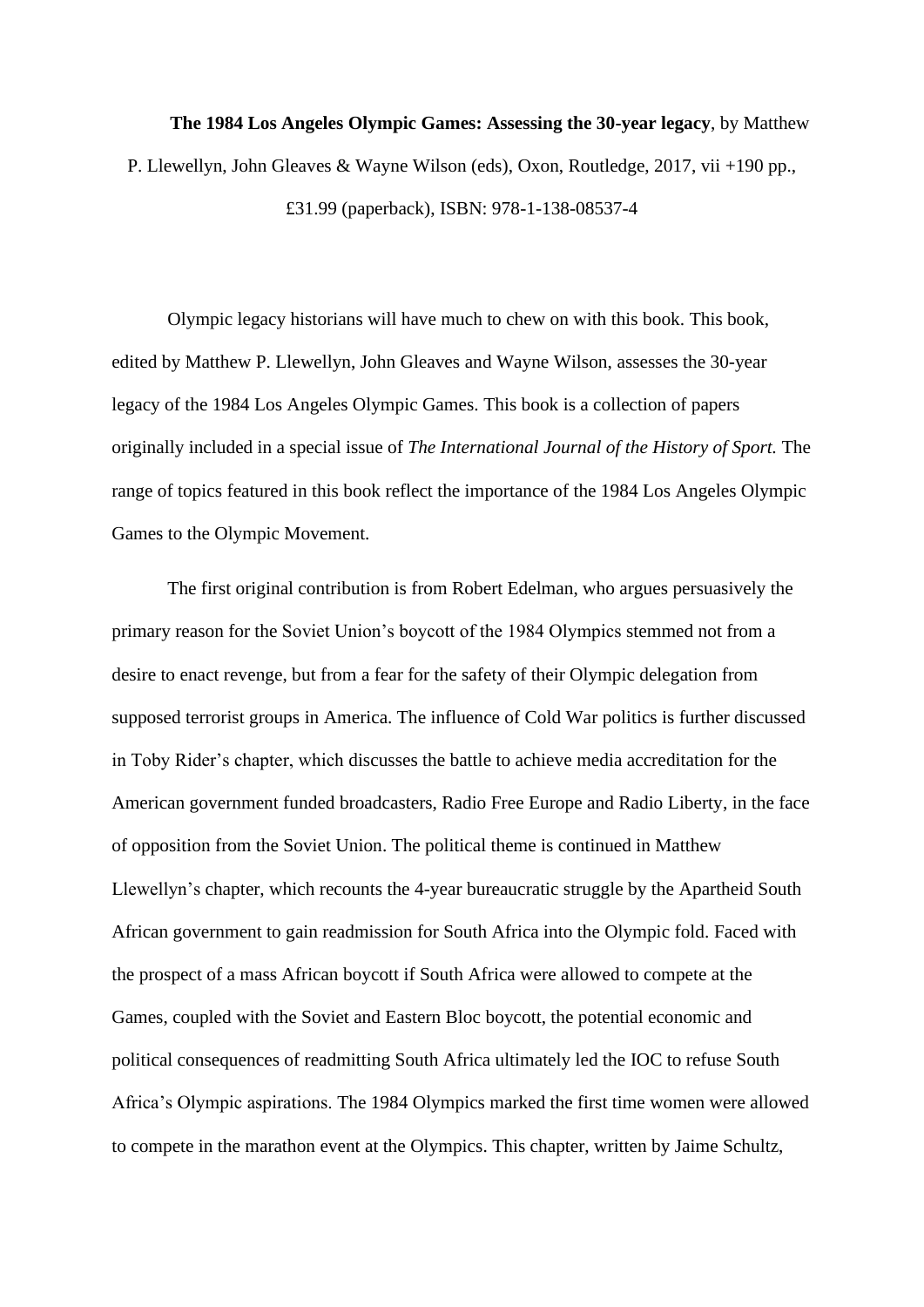offers a reminder of the challenges faced in enabling women to compete in the marathon at the 1984 Olympics, and the continued struggle for equitable representation for women at the Olympic Games. The 1988 Olympics in Seoul may be synonymous with Ben Johnson's famous doping scandal, but John Gleaves argues the 1984 Olympics can be viewed as the foundation for sport's modern-day approach to doping. Gleaves explains how the blood transfusion practices of the United States men's cycling team at the 1984 LA Olympics, not considered illegal at this stage, led the IOC to change its definition for doping and prompted a new 'ban first, test later' approach to doping substances. Cesar Torres's chapter provides a non-American view of the 1984 Games, explaining the limited role of the Games in Argentina's nascent democracy following the devastating aftermath of the military junta that ruled Argentina from 1976 to 1983. Susan Brownell utilizes an anthropological approach to explain why China's most successful athlete at the 1984 Olympics, gymnast Li Ning, lit the flame at the Beijing 2008 Olympics. Brownell argues the 1984 Games, the first time China competed at the Summer Olympic Games since 1952, was important in the market reforms contributing to China's rise as an economic superpower over the last thirty years. Wayne Wilson's chapter makes the case for a sports infrastructure legacy from the 1984 Olympics. Wilson argues the creation of a foundation supporting youth sport was possible because of the surplus generated by the Games, and this foundation has supported the development or creation of 100 sports facilities in the South California region. The importance of the Los Angeles Games to the future trajectory of the Olympic Movement is the focus of the final original chapter and epilogue. Stephen Wenn suggests the successful management of the Games by Peter Ueberroth, President of the Los Angeles Olympic Organising Committee, demonstrated the economic potential of the Olympics for host cities, helping to spur an increased enthusiasm from cities interested in hosting the Olympics. Finally, Mark Dyreson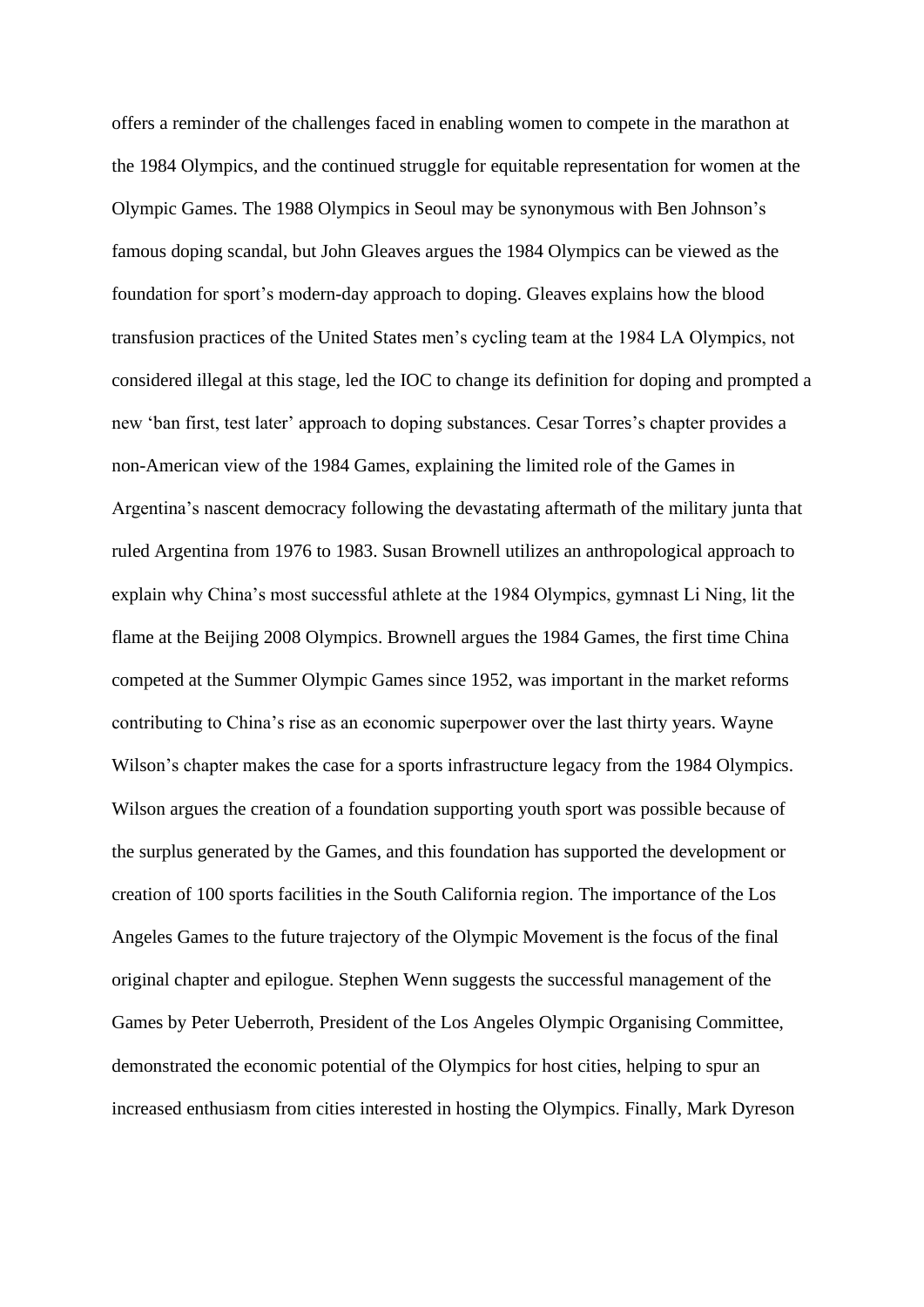reflects on how global television coverage of the Los Angeles Games helped to transform the economic, cultural, and political progress of the Olympic Movement.

Offering criticisms of this book seems unfair considering its breadth and engaging manner, but there are two main areas of criticism for the reader to reflect on. First, the book features a primarily, though understandable, American perspective of the legacies. It would have been interesting to have read more diverse geographical perspectives of the legacy, such as an Africa nation or Russian view. Second, the legacies reported are exclusively positive, with little consideration of some of the negative or unrealized legacies from the Games. More consideration of the less positive legacies would have enabled a more balanced perspective of the 1984 Los Angeles Olympic legacy. Notwithstanding these slight criticisms, this book enables readers of varying ages and interests to appreciate the significance of the 1984 Olympics. For individuals unable to remember or experience the Games, the author contributions enable the Games and their impacts to be brought to life. For individuals who experienced the Games at the time, this collection should provide otherwise underappreciated or unknown insights to emerge.

The contribution of this book may not only be in its account of the range of legacies from the 1984 Olympics, but as a potential learning opportunity for future hosts and the Olympic Movement. The 1984 Olympics acted as a watershed moment for an Olympic Movement in crisis. Like in 1984, there is currently a dwindling appetite from cities to host the Olympics. Popular opposition to hosting the Olympics has increased as costs grow and doubts surface as to the net benefit for the local population from the Games. There may be no Cold War, but the world is facing a global challenge in the form of the COVID-19 pandemic. We do not yet know the full impact COVID-19 will have on the future of the Olympic Games. With the economic challenges faced by governments around the world as a result of the COVID-19 pandemic, Paris 2024 may represent the first Games of a new era in the